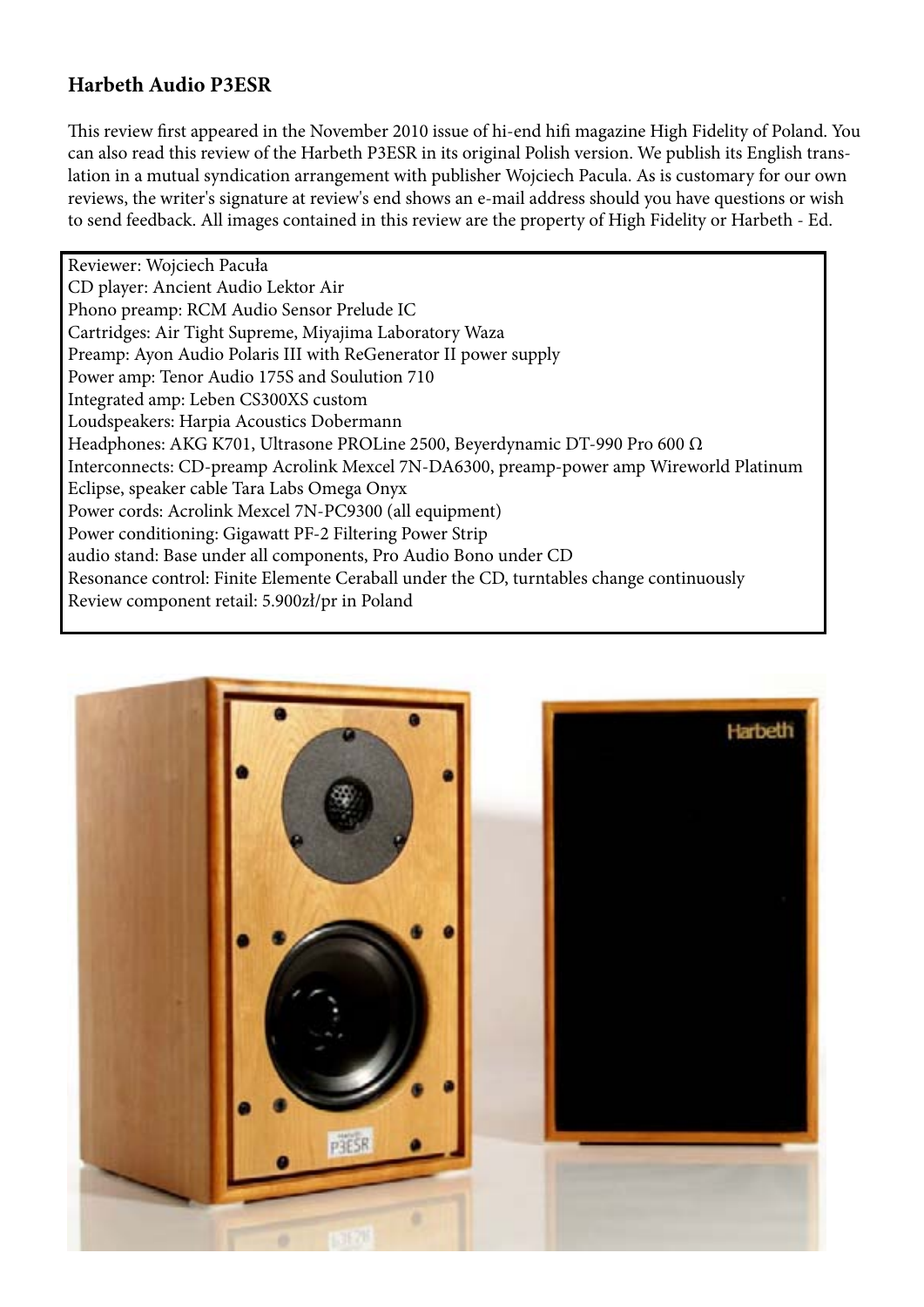Alan W. Shaw designed the original HL-P3 loudspeaker to replace the LS3/5A built upon the BBC's license. History here is rich and surprising and you can learn about it in the review of that speaker's anniversary edition here. You should also read John Atkinson's more complete compendium of specialized knowledge on this speaker here. Additional information can be found in one of the basic audio bibles, Sound Bites. 50 Years of Hi-Fi News by Ken Kessler and Steve Harris in the chapter The BBC influence [IPC Media, London 2005, s.116.]. Here and now all that remains to reiterate is that the P3ESR is a two-way bookshelf speaker whose predecessor was designed for the BBC studios as a nearfield monitor.



This is a tiny sealed cabinet made from MDF. The Norwegian SEAS tweeter incorporates modifications specified by Alan Shaw, owner and boss of Harbeth, while the mid/woofer is the company's own. Its diaphragm is made from a material called Radial and now in the latest version with a '2' suffix in the name. The terminals only support single wiring. The loudspeakers are made in Harbeth's own UK factory. The basic version in natural veneer sells for 5.900zł in Poland while other finishes are available for 6.300zł.

Sound: Discs used for the listening sessions - Anja Garbarek, Briefly Shaking, EMI, 8608022, Copy Control Disc; Carmen McRae, Carmen McRae, Bethlehem/JVC, VICJ-61458, K2HD; Depeche Mode, Sounds Of The Universe, Mute, STUMM300, 2 x 180g LP; Diorama, Cubed Deluxe Edition, Acession Records, A 114, 2 x CD; Frank Sinatra, Nice'N'Easy, Capitol/Mobile Fidelity, UDCD 790, gold CD; Jean Michel Jarre, Oxygene, Dreyfus Disques/Mobile Fidelity, UDCD 613, gold CD; King Crimson, In The Court Of The Crimson King, Universal Music K.K. (Japan), UICE-9051, HDCD; Kings of Leon, Only By The Night, RCA/BMJ Japan, BVCP-40058, CD; Laurie Anderson, Homeland, Nonesuch, 524055-2, CD+DVD; Marylin Moore, Moody Marylin Moore, Bethlehem/JVC, VICJ-61467, K2HD; Peter Gabriel, So, Virgin, SAPGCD5, SACD/CD; Savage, Tonight, Extravaganza Publishing Srl/Klub80, CD001, 25th Anniversary Limited Edition, CD; Yes, Fragile, Atlantic/Mobile Fidelity, UDCD 766, gold-CD.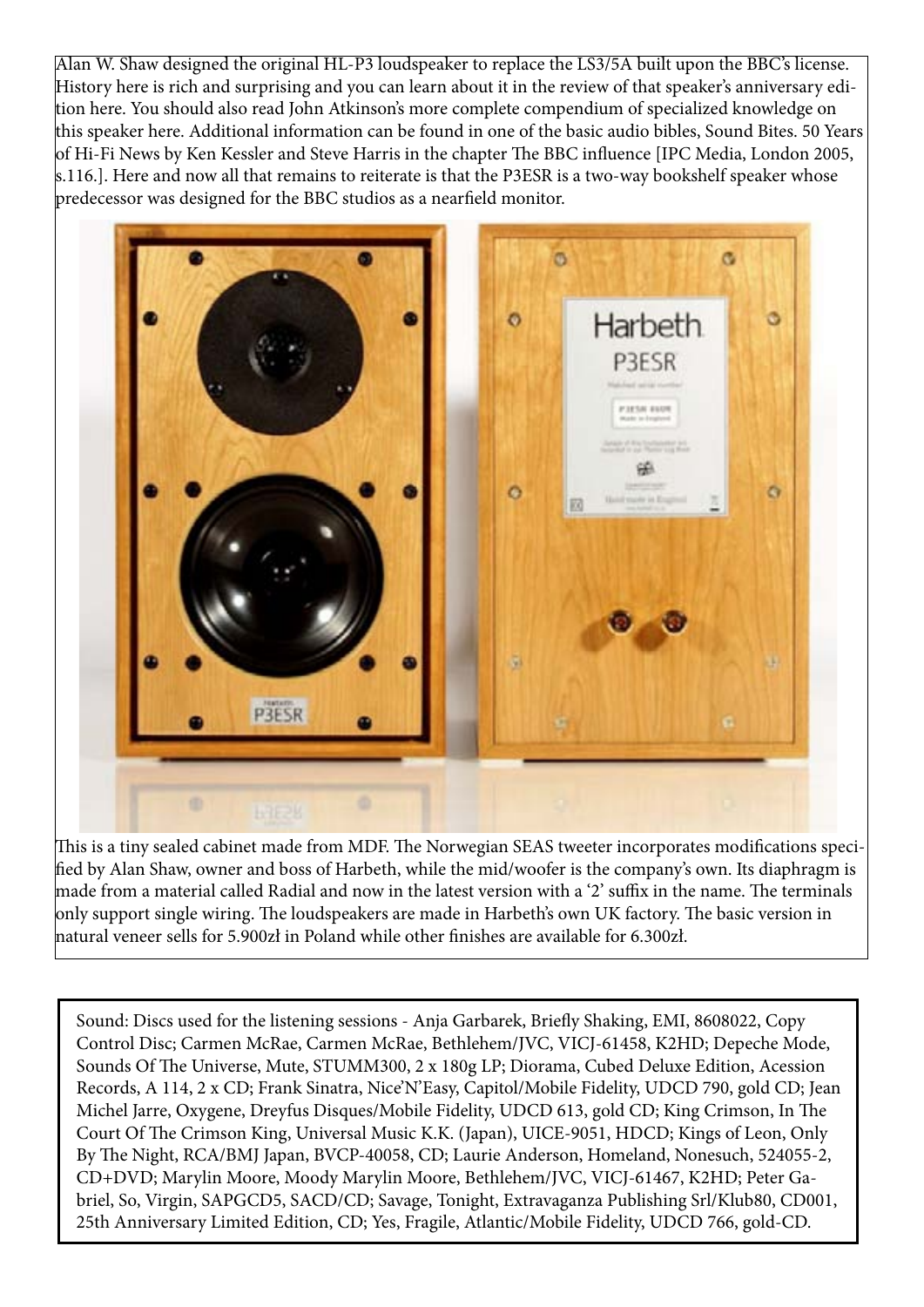

My Harbeth auditions began atypically outside the reference system. Usually I start forming an opinion by connecting a loaner to my system to replace a corresponding component. This gives a clear picture because I replace only one element at a time and I immediately know what produced the change. But this time on the Pro Audio Bono platform I'd just bought I had sitting the Quad II Classic integrated amplifier reviewed in the same issue. One glance at it was sufficient to have me run the loudspeaker cables to it as a compact beautiful design of noble genealogy which gave me common characteristics for both brands. Combining those two British products (well, one is only half British today) produced such fascinating results that I stayed with the mating longer than strictly required by protocol. If not for the need to conduct a formal review and identify how the Harbeth performed rather than the Harbeth + Quad combo, I would have remained with it exclusively.

If you read my review of the Classic, you know that it is characterized by a warm even 'scorched' sound. Its treble is rather withdrawn while the bass is muscular and strong. The midrange is the center of attention but does not reign unanimously because the midbass together with the midrange create such a strong basis for all instruments that the soundstage gets really big and expansive. With the Harbeth all those elements were obvious. I could have conducted the Quad test with just them. I would not have been able to tell much about the lower bass because we don't get any from the 3PESR but otherwise I would have had a quite clear picture of the amp.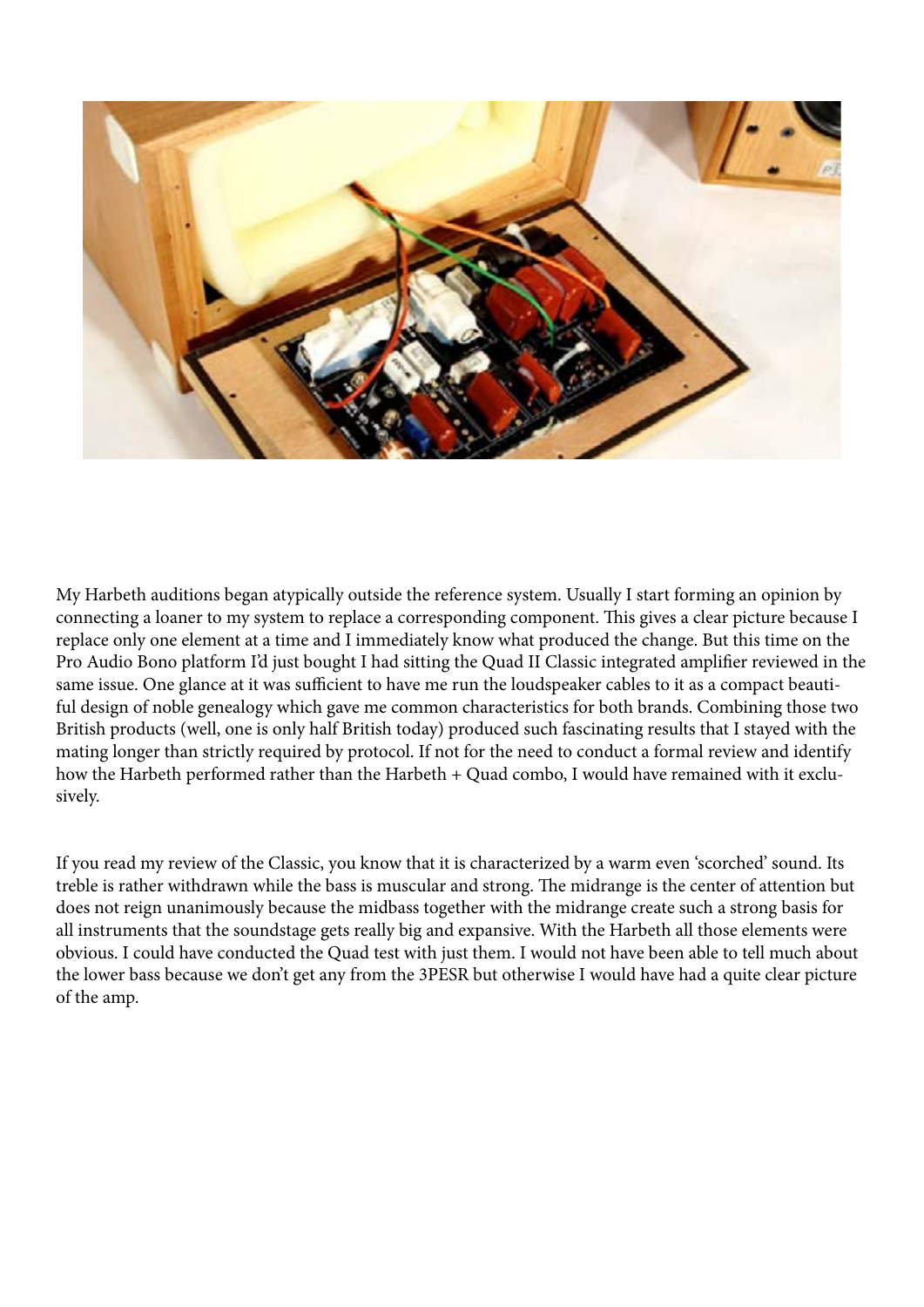Admittedly the latter is not the object of this review. But you have to know that it was the Quad which imposed the general character on this set, not the Harbeth. That's the significant element. The British loudspeakers approached things synergistically, communicating well with the electronics and listener. Discs from the 50s were phenomenal. I was glued to the sofa (which I plan on exchanging so additional damages don't worry me). Not only were such discs served well—more about others in a minute—but those did shine like stars. I am aware that not many audio lovers fancy that kind of music anymore which came from labels like Savoy, Bethlehem, Prestige, Mode Records, Tampa Records etc. That's a pity. But I have to start somewhere and the impressions I gained from Carmen McRae or Moody Marilyn Moore transposed promptly to other genres too including the latest moderns.



The Quad/Harbeth set was gorgeous. The 'friendly' description would go a bit too far in the direction of homogenization and too far away from neutrality. With its beautiful timbre, the Quad with the Harbeth was actually closer to neutrality. This was a warm but not muddled sound. I had no impression of any dynamic lack or closing in. While the treble was not especially resolved, it was not withdrawn. In fact it was only an addition—an essential creative one but only an addition— to the midrange and bass.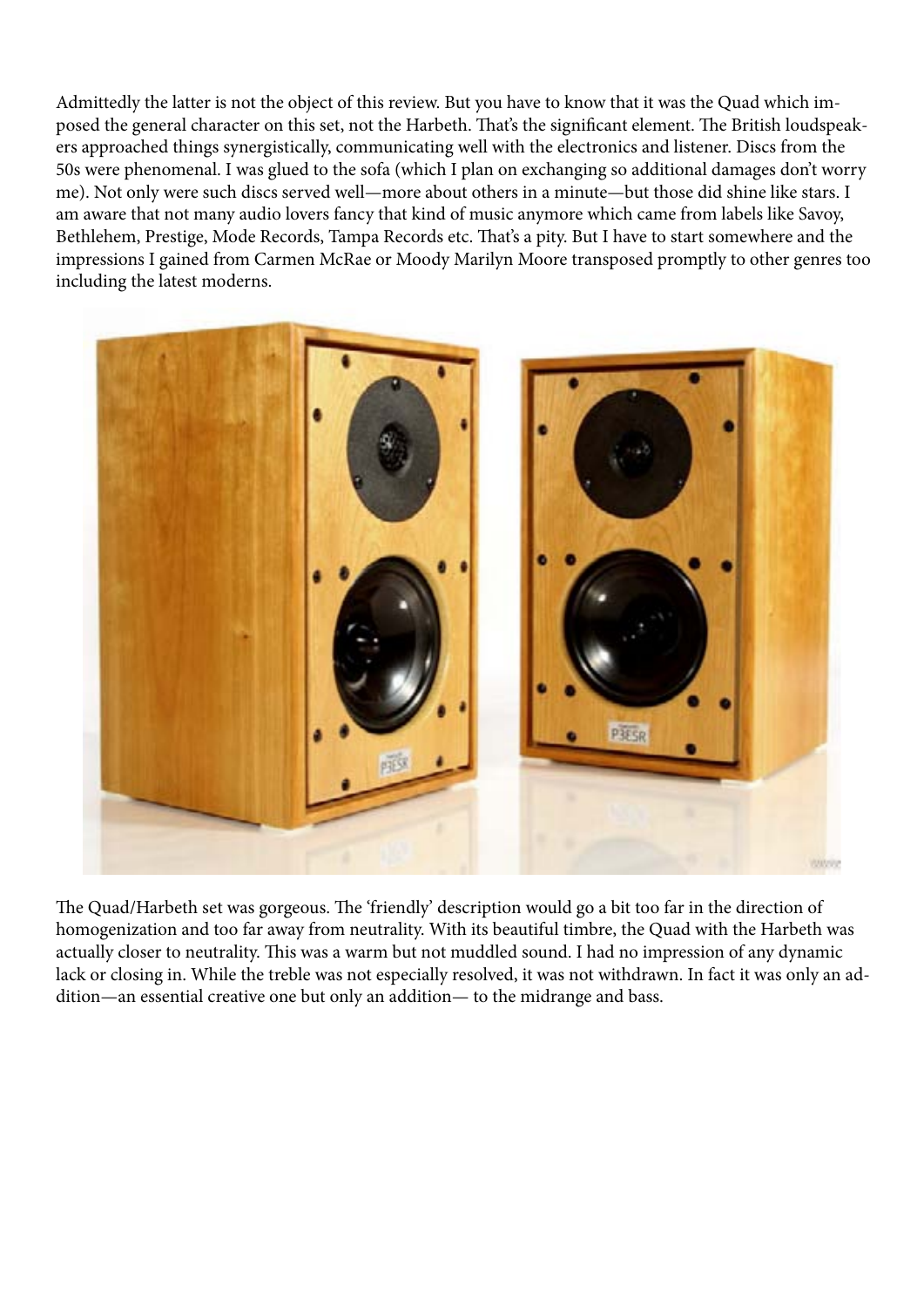Yes, bass. The British speakers are miniatures in all meanings of that word. There is no lower bass. But the art of making loudspeakers means that you challenge restrictions. This is an ongoing fight to give sense to sound. In the end it remains the most imperfect element of this playback path. The Harbeths communicate perfectly with the listener but require help which the Quad provided. Its strong bass allowed most of the discs to come across with unexpected might and bass (without the latter's lower octave of course). The flaws of small speakers were obvious but in this case alleviated for a moment, momentarily suspended it seemed to have the loudspeakers appear bigger than they were.



Voices had incredible intensity. I mentioned the two vocalists on the Bethlehem records but the same happened from Frank Sinatra to Savage to indicate proper spectrum. With the last disc I was surprised by the extraordinary dynamics - extraordinary in general but given the boxes' dimensions downright astonishing. These are disco recordings to require rhythm and 'progressive' dynamics, something I wrote about in the Everything But The Box Terra II Pro review in the same issue. It's dance music by definition. In small loudspeakers rhythm, drive and swing or whatever we shall call it are at best limited. Here I did not hear anything like that. Quite the contrary. Everything sounded as though coming from big well-balanced loudspeakers - without low bass and explosive dynamics obviously but I did not really miss those let alone cry over 'em.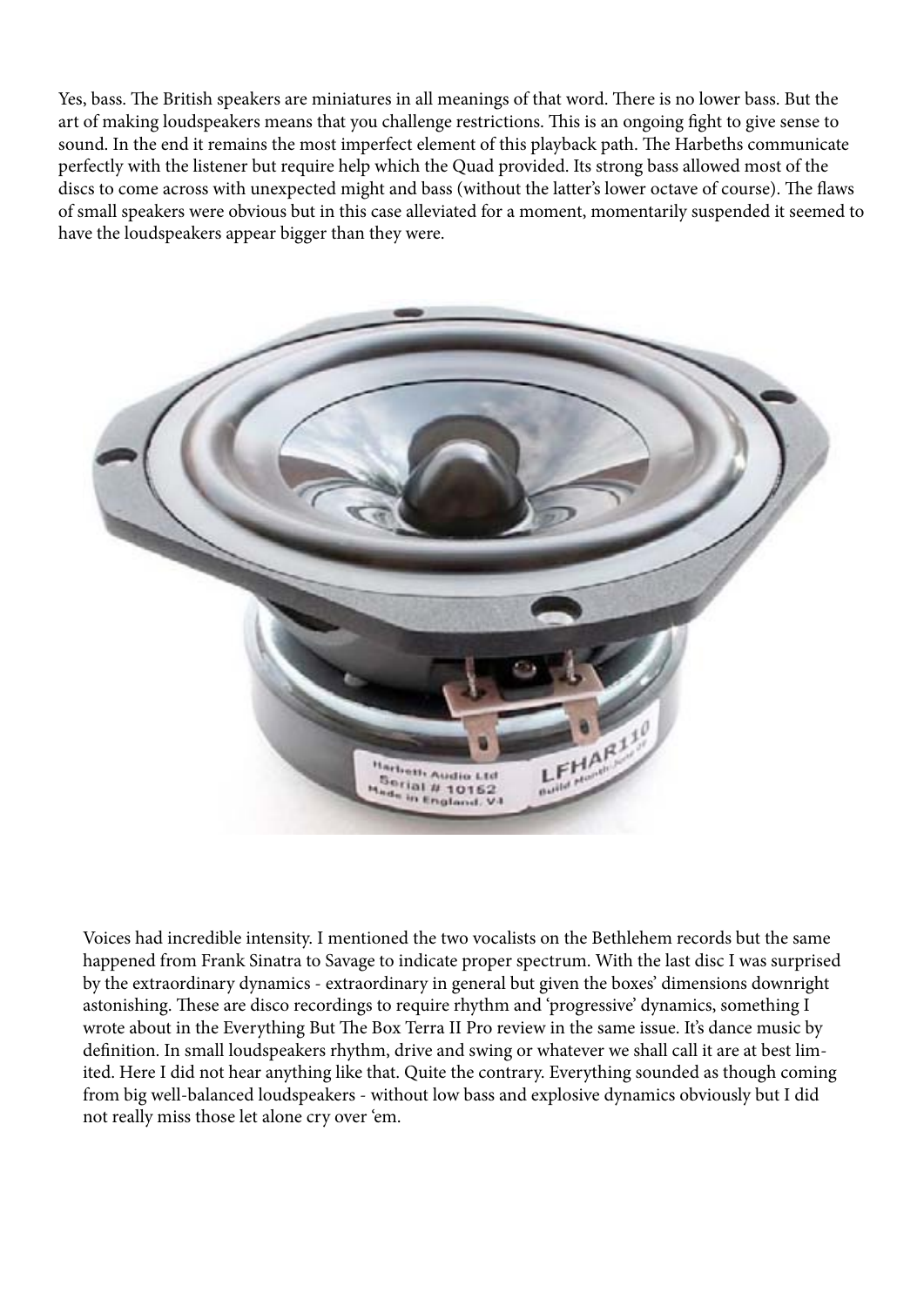It would be exaggeration to claim that leashing the Harbeth to the complete reference system with an amplifier twenty times as expensive and a preamp ten times so made the magic disappear. At most it changed. But I also have to say that I started to listen more mercenarily. This was a much better sound, far more resolving, with better tonal balance, far better drawn soundstage etc. And yet. The audible limitations of the loudspeakers now bugged me a little. Those were still classy bookshelf speakers in all aspects, transparent, honest and so on but they did have weaker sides which had disappeared with the Quad like a circus act. Tim de Paravicini's trick in designing the Classic integrated relies on lifting up the midbass and warming up the sound which perfectly meshed with the not so forgiving character of the Harbeth boxes. Were the Quad's prototypes tested with them? I would not exclude that possibility.



Any limitations faded over time as I got used to the new sound but they did not disappear completely. They remained in my head just waiting to surface. But we need to return to reality first. To start as objectively as possible, I should begin as follows: these are incredibly accurate loudspeakers. Their lower bass is nonexistent but with appropriate amplification, this lack will not really be perceptible. The impulse characteristics of sealed cabinets are well known but here they are not merely repeated, their shortcomings are inaudible. The bass is neither dry nor anaemic. There is as much of it as was recorded and even if we do not feel the low passages, the higher harmonics inform us about them to integrate properly. This selectivity was perfect and even very low passages around which "Sleep" from Anja Garbarek's Briefly Shaking disc is built did not destroy it.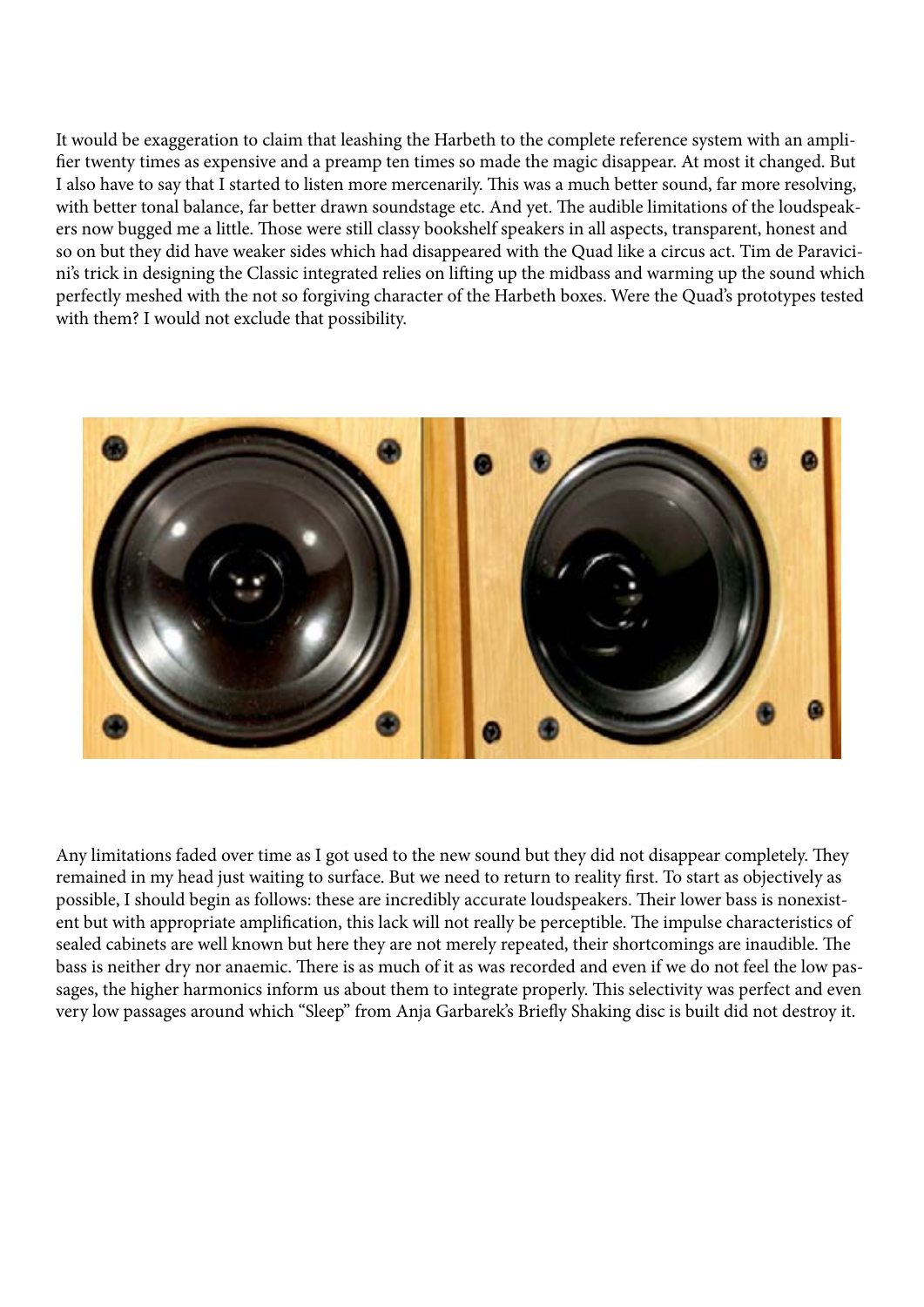The lower one goes, the softer the bass becomes but it never lost its content or contours. Yet this was not a voiced contoured sound. Certain elements related to plastic diaphragms could be noticed similar to Dynaudio and Vienna Acoustics speakers. I refer to a slight rounding of the attack and a subjectively warmer sound than one gets from coated paper diaphragms. But I say 'subjectively' on purpose because in reality that sound is more natural and congruent with our experience than the contoured sound of many woofers. It is ideally connected to the midrange and treble.



The treble is slightly stronger than in the earlier version of these speakers or even the Spendor SA-1 that continues the BBC license in some way. The vocals are not sharpened, the sibilants retain a proper relationship with the rest of the spectrum but you can hear more of the upper midrange and treble than before. Looking at Stereophile's measurements we see that the frequency response is more even than before which would confirm my findings. This is a further step in the direction of an accurate sound reproduction. Paradoxically it also requires more from ancillary electronics and cables. They need to be skillful. The Spendor sounds better with electronics that are more expensive than itself but also fits seamlessly into systems of the same price level or even a less expensive one. With the Harbeth it's not the same. The P3ESR will sound good with any system as long as the speaker won't betray its weaknesses too much. Those will become apparent first in the upper midrange. When the speakers are paired with a sub-par system, the voices of vocalists like Sinatra will arise too much from the throat and not the diaphragm. This will thin out the voice to negatively impact the tonal balance as the whole. The bass won't be highlighted of course as these are true bookshelf monitors but instead simply point at the lower part of the spectrum.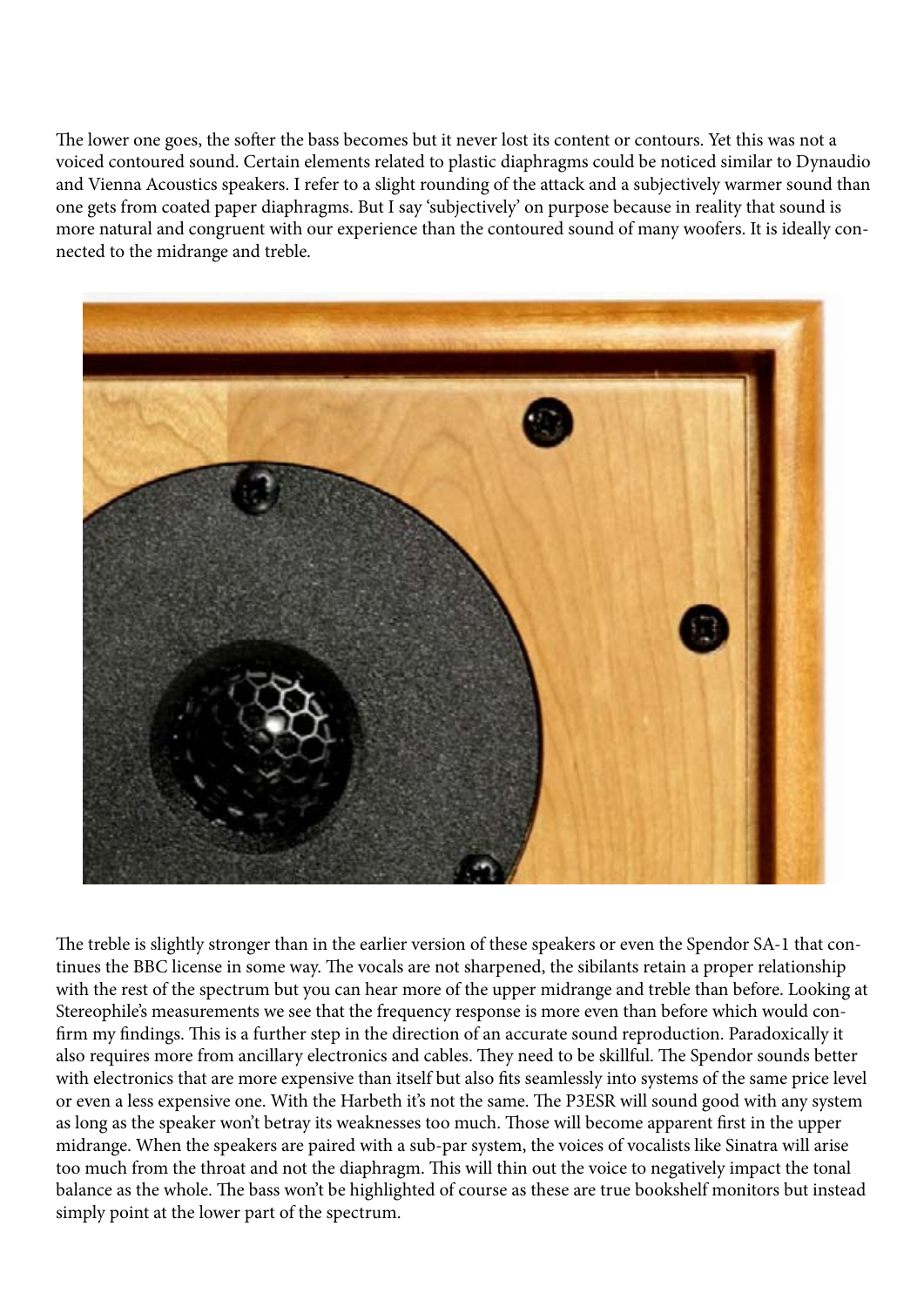With a good system we will get amazing resolution. I mentioned the slight rounding of the bass and the midrange but those are just hues and nothing serious. The treble here is almost as good as the best speakers I ever heard. The cymbals even hidden behind a vocalist like on the cut "Ill Wind" from the Moore disc were clear and I could hear how they were hit. At the same time they were not emphasized or extracted. They were simply well behind the singer.



I was very aware of treble quality and could no longer pretend that the cymbals on the Kings of Leon disc aren't rather lousy, washed out and without a clear edge. On the other hand I could confirm again the skills of Mr. Lipinski who mastered Savage's Tonight. This disc sounded unbelievable. Nonetheless these loudspeakers did not underline mastering flaws. I didn't really understand why as their precision should have shattered my remaster of Peter Gabriel's So which did not happen. I can only suspect that the slight rounding of the woofer attacks and the slight warming of the lower part of the spectrum could have had something to do with it but that's mere speculation and wasn't heard directly. The Peter Gabriel disc was a bit light and too bright but no tragedy. Surprising dynamics and clarity in the midrange/bass transition allowed this locomotive to start as a locomotive which got faster and faster regardless of the tempo of the individual numbers.

 These are startlingly good loudspeakers with a genealogy longer than most champions'. One can pair them with very good electronics far more expensive than the boxes - not that they are underpriced. I think they are with very good electronics far more expensive than the boxes - not that they are underpriced. I think they are priced fairly. With them it simply seems that a lot of electronics are overpriced. With Quad's Classic integrated, the sound was magical. But you do not have to spend that much to get satisfactory and in some aspects perhaps even superior results. The Leben CS-300 X(S) or even better the Linear Audio Research AI-30T should be ideal. You should also try the Harbeth with the Audiomatus AS-250 or AS-500 ICEpower amps. But don't forget a good preamplifier like the Manley Jumbo Shrimp. You could also try the Audiomatus with a CD player with built-in preamp—the Isem Audio eGo Phase3 or for less the Ayon Audio CD-07 come to mind—and add an external preamp in the future though you won't have to.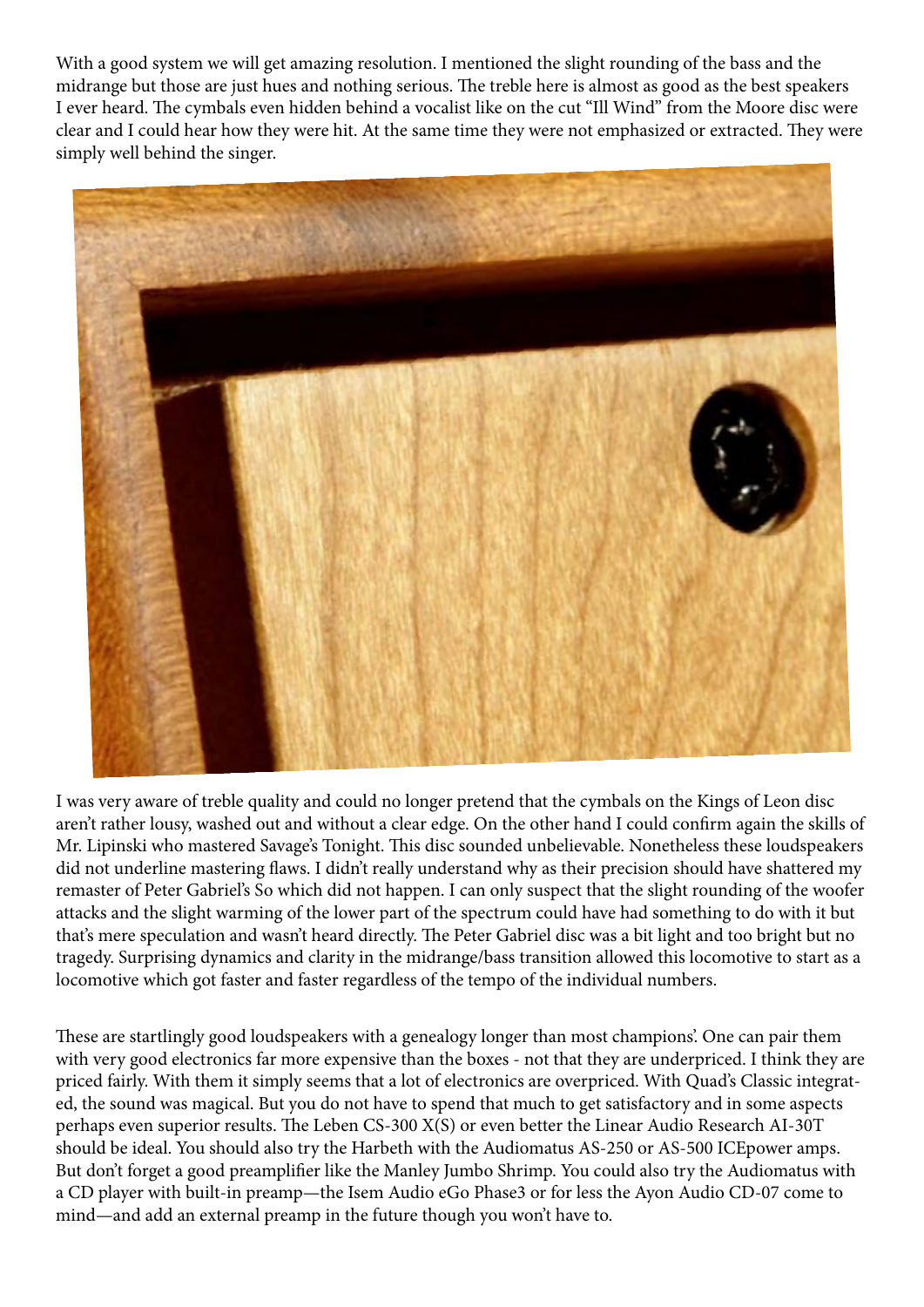Amplifier power is not so important as long as it is sufficient. Haha, that was obvious and not very helpful. Okay then, despite its 8wpc my Leben was alright but here other aspects like the above average saturation of tone were more decisive. The X(S) classic version should be just fine. These speakers have a friendly impedance which despite their very low efficiency works nicely with low-power amplifiers as epitomized by the Quad. It will not go very loud but in a 25m<sup>2</sup> room should be completely satisfactory. With more potent amps like the class D Audiomatus you'll get a far more controlled though never unpleasantly exaggerated bass. So yes, these Harbeths are a pure chunk of unadulterated history. It's simply disturbing that the competition lags so far behind when the concept of these speakers is older than most readers of High Fidelity and almost all readers of CD Action…



Description: On the first page of the Harbeth manual we read that "…this certificate confirms that pairing of Harbeth loudspeakers with the serial numbers mentioned below was made exactly to conform to Harbeth quality procedures." This is no empty drivel. The loudspeakers are tiny but finished like gems and a sealed two-way design. The treble is handled by a SEAS 19mm ferrofluid-cooled metal cone protected by a metal mesh. Its 19 TAFD/G-HB3 designation suggests that this is a version modified according to Harbeth specifications. The driver mount plate is plastic.

For the midrange and bass we have the 110mm Harbeth LFHAR110 driver with a diaphragm made from a patented plastic called Radial2. This is a new version different from the predecessor. In the middle sits a big dust cup from the same material while the suspension is rubber. This driver has a very solid cast basket and powerful magnet. The tweeter is screwed to the enclosure from the outside into a milled recess, the mid/ woofer affixed from behind with nuts and bolts and slightly sunken in. The front baffle has twice the thickness of the side and back panels.

The loudspeakers have classic proportions (I suspect golden ratio ones) and look like their BBC LS3/5A predecessor of a few dozen years ago. This is partially because of the nice natural veneers but mostly due to the grilles which are stretched across a metal frame that inserts into special grooves milled into the front baffle. When you remove the grille—incidentally not recommended by Alan Show—this impression only gets stronger as now you see how many exposed screws attach the front baffle to the remainder of the cabinet. The back panel mounts the same way. (In Poland we had an episode—I think this is a fitting choice of word—were a company copied this solution in their CM-11 speaker.) On the back we get a pair of medium-quality terminals. The earlier version featured double terminals for biwiring. The company's approach to biwiring must have changed. Halleluja! That will be better for everyone.